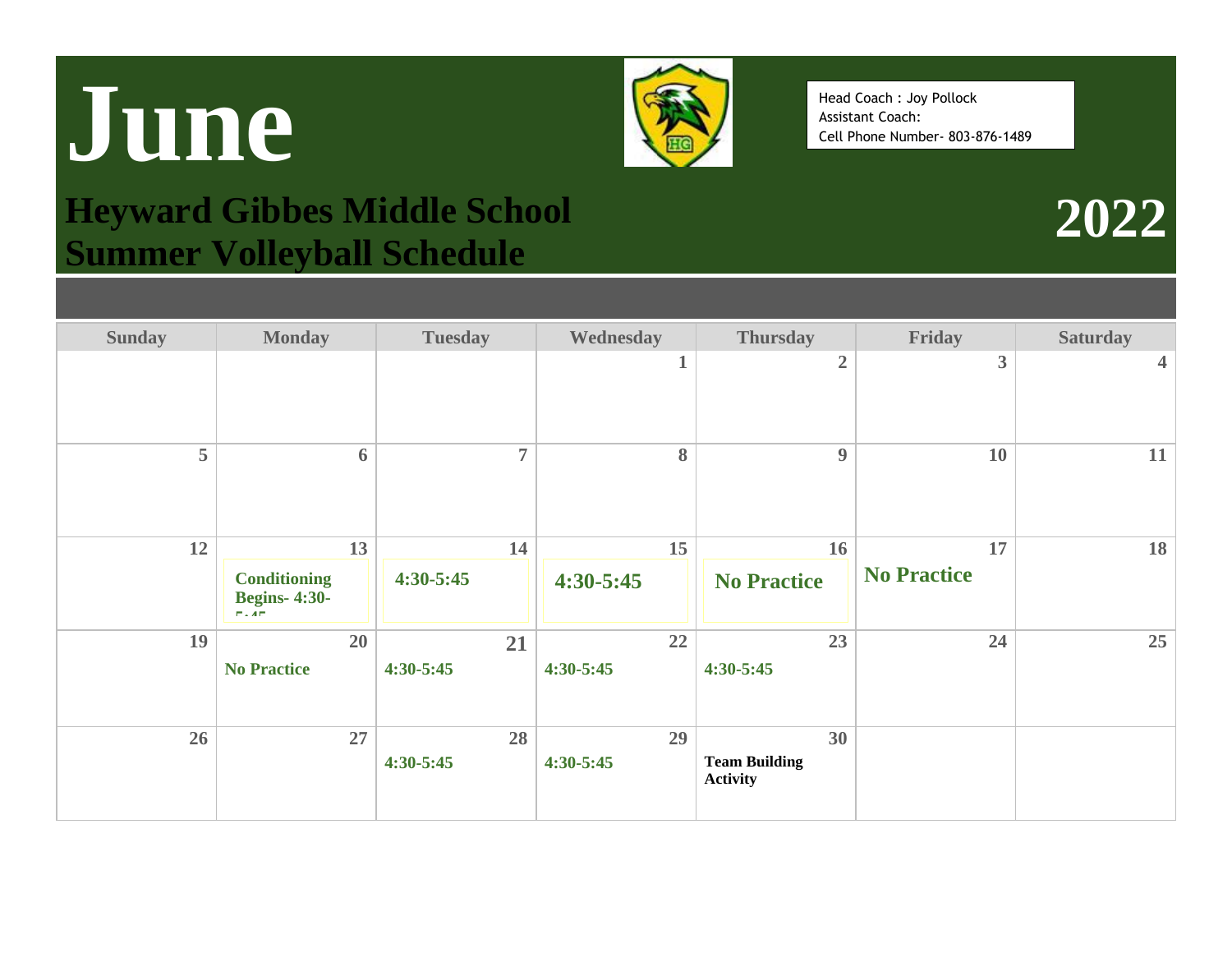## **July Heyward Gibbes Middle School Summer Volleyball Schedule**

| <b>Sunday</b>  | <b>Monday</b>                                       | <b>Tuesday</b>                             | Wednesday                                  | <b>Thursday</b>                                             | Friday | <b>Saturday</b>  |
|----------------|-----------------------------------------------------|--------------------------------------------|--------------------------------------------|-------------------------------------------------------------|--------|------------------|
|                |                                                     |                                            |                                            |                                                             |        | $\overline{2}$   |
| $\overline{3}$ | $\overline{\mathbf{4}}$<br>No practice this<br>week | 5                                          | 6                                          | $\overline{7}$                                              | 8      | $\boldsymbol{9}$ |
| 10             | 11                                                  | 12<br><b>Practice</b><br>4:30pm-<br>5.45nm | 13<br><b>Practice</b><br>4:30pm-<br>5.45nm | 14<br><b>Practice</b><br>4:30pm-<br>5.45nm                  | 15     | 16               |
| 17             | 18                                                  | 19<br><b>Practice</b><br>4:30pm-           | 20<br><b>Practice</b><br>4:30pm-           | 21<br><b>Practice</b><br>4:30pm-                            | 22     | 23               |
| 24<br>31       | 25                                                  | 26<br><b>Practice</b><br>4:30pm-<br>5.45nm | 27<br><b>Practice</b><br>4:30pm-<br>5.45nm | 28<br><b>Team Building</b><br><b>Activity</b><br>(off-site) | 29     | 30               |
|                |                                                     |                                            |                                            |                                                             |        |                  |

**2022**